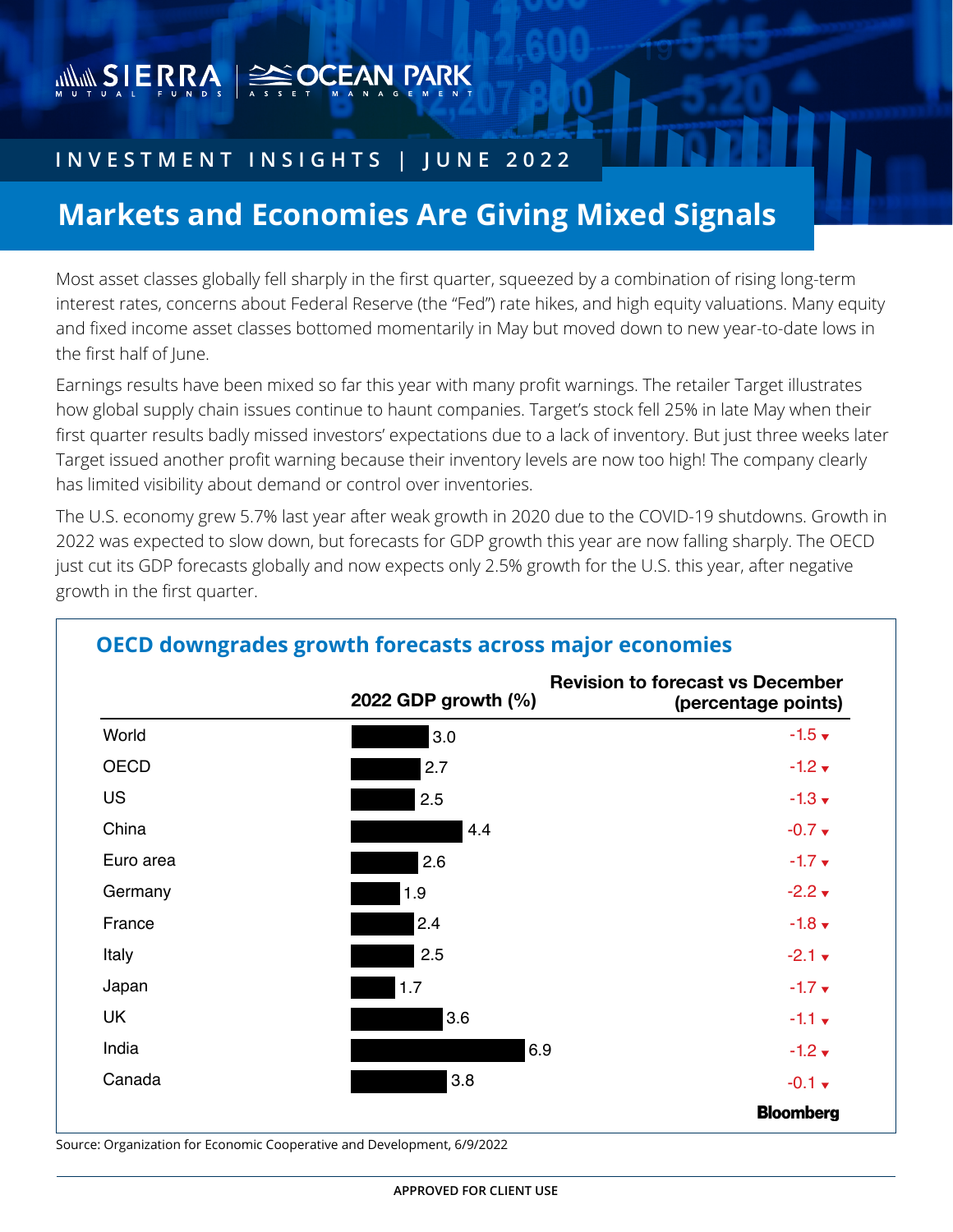The U.S. and other countries continue to face two key problems: high levels of inflation and rising interest rates. This is a bad combination. Producer prices have gone through the roof since 2021, led by high energy costs and supply chain issues. This is a global phenomenon, but we are quite lucky in the U.S. that we have not been hit as hard as European countries. But these issues make it very difficult for both company managers and investors to know what to do.



Source: YCharts, 6/9/2022

The Fed's inflation target is 2% "over the longer run". They don't define what the "longer" means, but they clearly have missed this target over time. The University of Michigan surveys consumers each month and one of their questions is "How much do you think prices will go up in the next year?" Consumers' inflation expectations for the next year have soared from the beginning of 2021 and now are well above 5%. On top of that, Consumer Price Inflation in May rose 8.6% over the past twelve months, well above expectations. Chairman Powell cited consumers' rising inflation expectations, in particular, as one of the factors that forced the Fed to raise the Fed Funds rate by 0.75% in June, more than its earlier guidance of a 0.50% increase.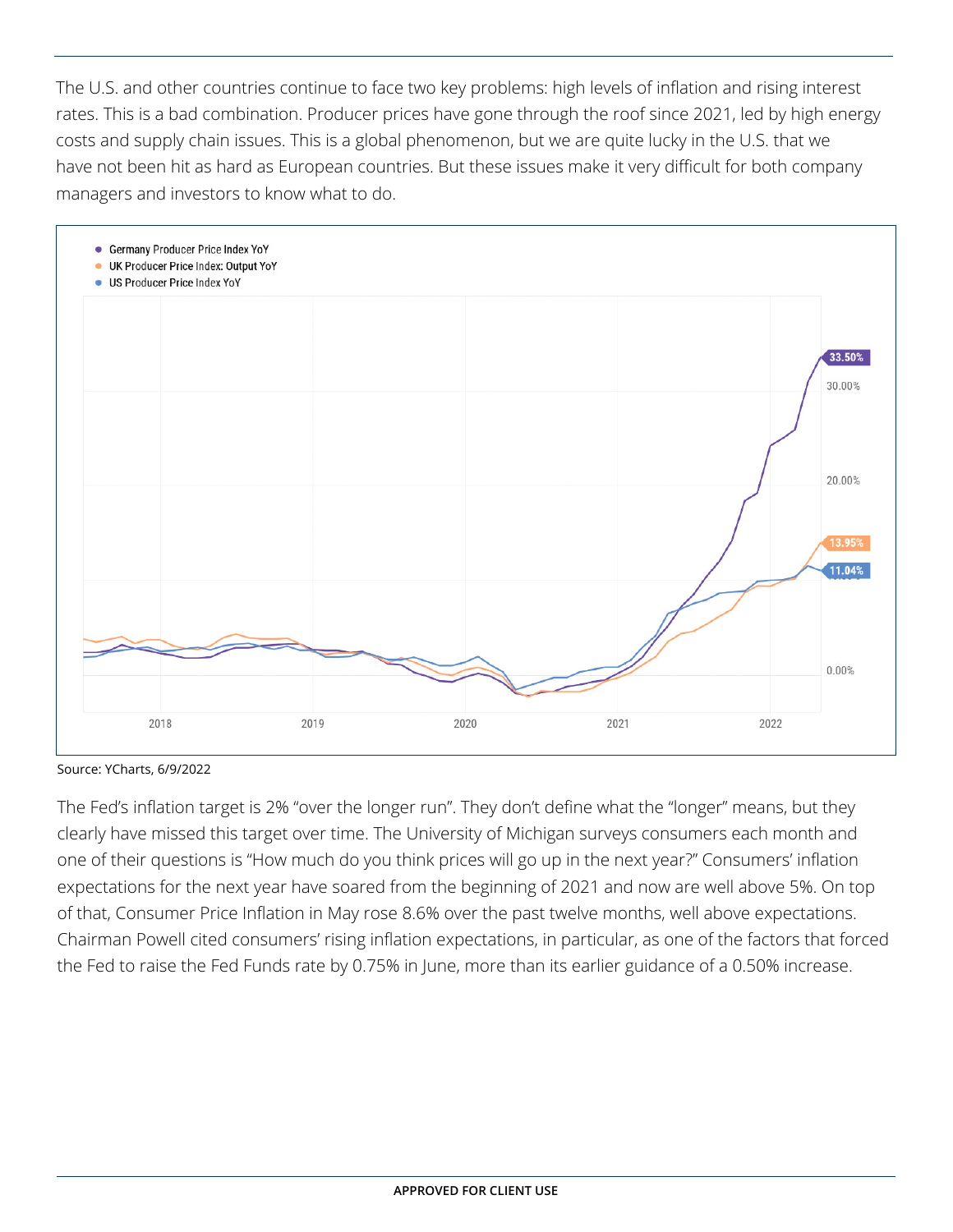In June, short-term Treasury rates soared as markets priced in quicker and larger increases in the Fed Funds rate. Futures markets are now pricing in a Fed Fund rate of roughly 3.5% or more by year-end. This has led to an inverted yield curve, with 3- and 5-year Treasury rates higher than 10-year Treasury rates.



Source: YCharts, 6/15/2022

## **Markets Have Remained Volatile So Far in June**

Investors have been buffeted so far this year. Equity valuations fell back from elevated levels while both high-quality and credit fixed income asset classes declined as rates and credit spreads increased.

The economy and corporate outlook is currently still good, but high inflation and a Fed determined to 'catch up' with inflation by quickly raising rates has increased the risks of an economic slowdown. In fact, an economic slowdown likely is needed to reduce inflationary pressures.

A tactical approach to markets may be particularly beneficial in times of uncertainty and rising risks such as we are experiencing. At our firm we use a tactical, rules-based approach to our investments, regardless of whether markets seem very positive or have uncertainties.



**Doug Loeffler Executive Vice President of Investment Management**